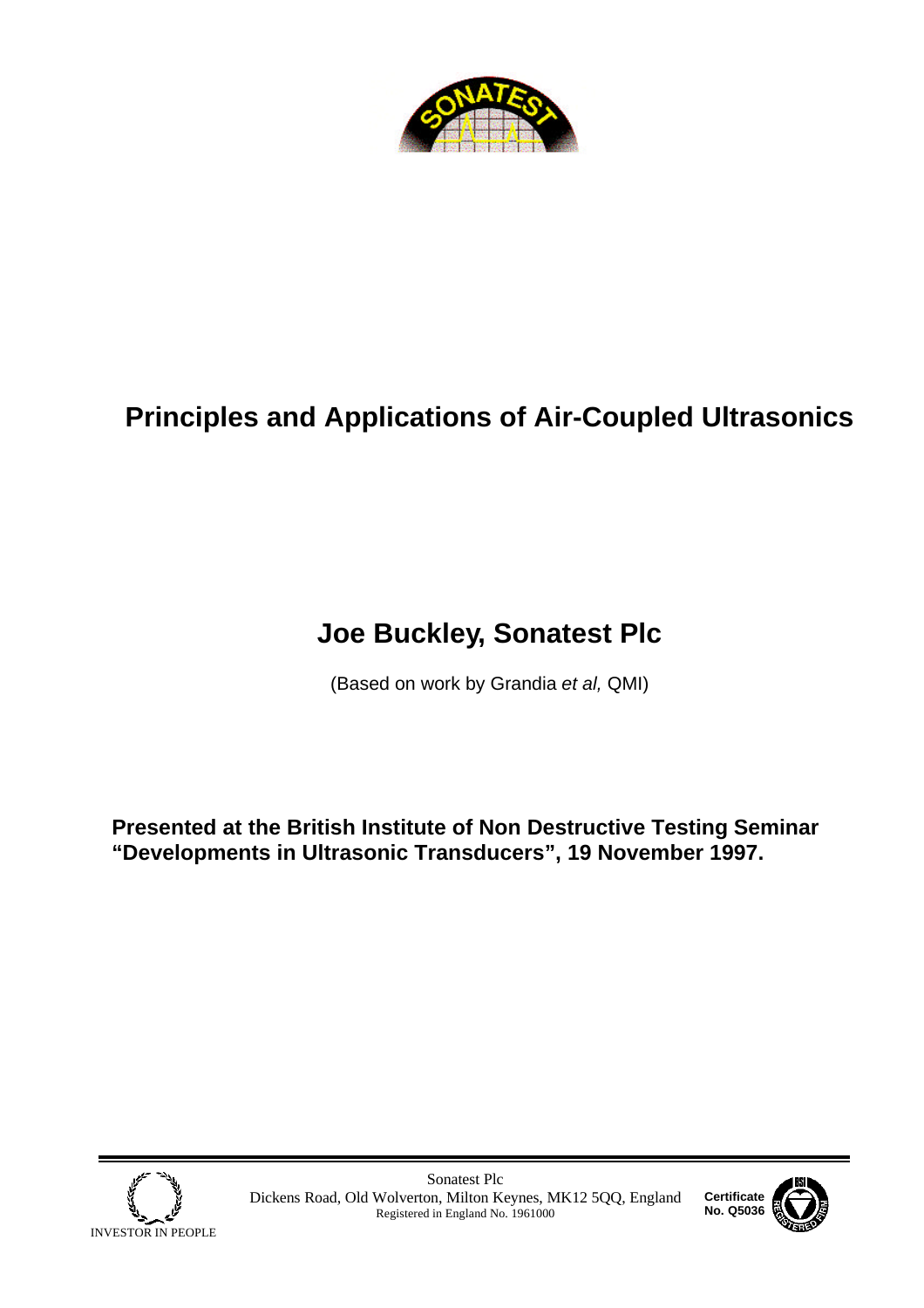### **Introduction**

Ultrasonic Flaw detection methods have been used for many years to locate flaws and discontinuities in manufactured parts. High frequency sound is reflected from the interface between materials of different acoustic impedance. The greater the mismatch the greater the reflection. Thus with suitable transducers, instrumentation and techniques, defects such as porosity, inclusions, cracks and disbonds can be readily detected.

Ultrasonic inspections are typically carried out in one of two ways:





**Figure 1: Pulse-echo inspection configuration**



The *pulse-echo* technique (Figure 1) using a single transducer: a flaw is indicated by the presence of a reflected signal. A variation of this technique uses separate transmit and receive transducers positioned close together (or constructed as a single assembly).

The *through-transmission* technique (Figure 2) uses separate transmit and receive transducers on opposite sides of the material under test. A flaw is indicated by the absence of a transmitted signal. This technique is particularly suitable for detecting disbonds in multi-layer or complex structures where the reflected signal might be difficult to analyze. It gives very good sensitivity but is limited by the need to access both sides of the material under test, and to coordinate the movement of two transducers. Most applications of the system under discussion use the through transmission approach.

#### **The role of couplants**

Almost all current ultrasonic inspection methods require the use of a couplant between the transducer and the material to be inspected. Typical couplants include water, glycerin, and a variety of oil or water based pastes. The couplant is essential for the sensitivity of the inspection in two ways.

The attenuation of the ultrasonic energy with distance is much greater in a gas than in a liquid. Over the frequency range up to 1 MHz the attenuation in air can be as much as 100 dB/m. However at reasonable distances of a few centimeters this is still only a few dB - not too great a loss.

More important is the effect noted above, that the amount of energy transmitted at an interface depends on the difference in acoustic impedance. More precisely this is defined by the equation:

$$
\mathbf{T} = 2.\sqrt{\mathbf{Z}_1 \mathbf{Z}_2/(\mathbf{Z}_1 + \mathbf{Z}_2)}
$$

Where  $Z_1$  and  $Z_2$  are the acoustic impedances of the materials, these are usually expressed in Mrayls (=  $10^6$  kg.m<sup>-2</sup>.s<sup>-1</sup>)

Thus at a single interface between steel (impedance  $\approx 46$  Mrayls) and water (impedance  $\approx 1.5$  Mrayls) 35% of the signal is transmitted, between steel and air (impedance  $\approx 0.0004$  Mrayls) it is only 0.6%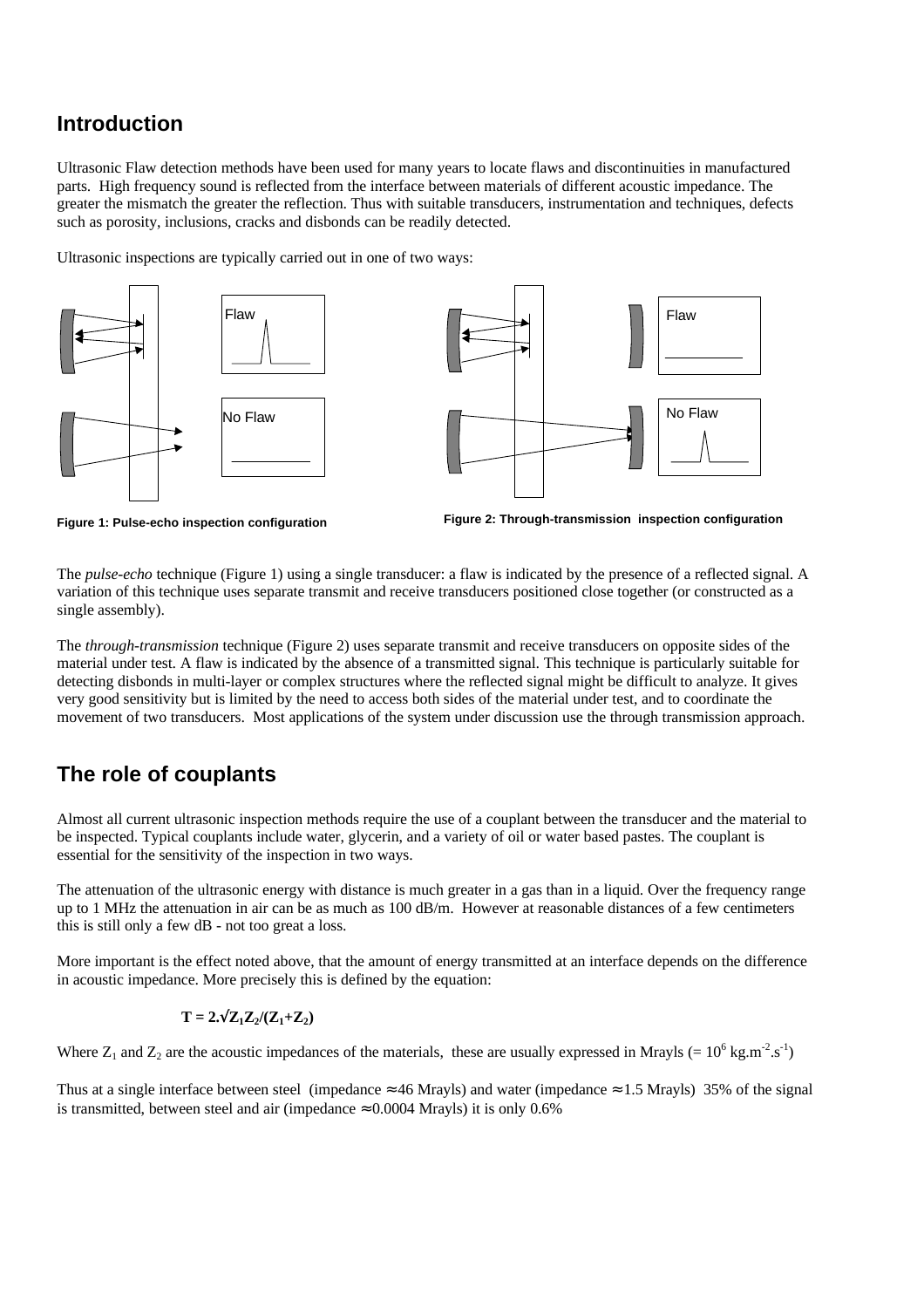

**Figure 3: Acoustic interfaces**

For a complete test system we have a minimum of four interfaces: From the transmitting probe material (typically a ceramic, having an acoustic impedance of maybe 35 Mrayls) to the couplant, to the test material, to the couplant, to the receiving probe. Thus using air as a couplant rather than water will give a total increased path loss of around 160dB or only 1/120,000,000th the energy transmission.

## **Advantages gained from eliminating couplants**

If the decrease in sensitivity is so great why would we want to use an air coupled test at all? There are a number of situations where this would be very desirable:

In some situations there may be a requirement to avoid contamination which would affect later use of the product, typical examples include aerospace materials, particularly those which will be sealed by later processing, such as part-finished honeycomb structure. Other materials such as foam, wood or paper based products may be damaged by contact with water, or be incapable of withstanding the application of heat to dry them afterwards.

Water ingress may reduce the detectability of defects such as delaminations. When filled with air these may act as a complete block to the ultrasonic signal, but if filled with water they may pass most of the energy, and be easily missed. A common effect here is that the first inspection gives an indication, the water then seeps in, and attempting to confirm the presence of a defect shows it to have disappeared!

So called *dry-coupled* transducers (Soft-tipped or Roller probes) work well in some applications; they normally use a layer of synthetic rubber (acoustic impedance similar to that of water) to provide acceptable coupling between the probe and test piece. A common disadvantage is that to work reliably they require significant pressure to be applied, which may render the technique unsuitable for testing delicate materials. In some cases the pressure applied may mask critical defects such as detached skins on composite materials.

### **How can we overcome these problems?**

A Number of approaches can be tried, and, as would be expected, a satisfactory solution requires us to use all the tricks available:

- 1. Obtain maximum acoustic output from the transmitter
- 2. Attempt to minimize losses throughout the system
- 3. Maximize the sensitivity of the receiver
- 4. Process the signal so as to maximize signal to noise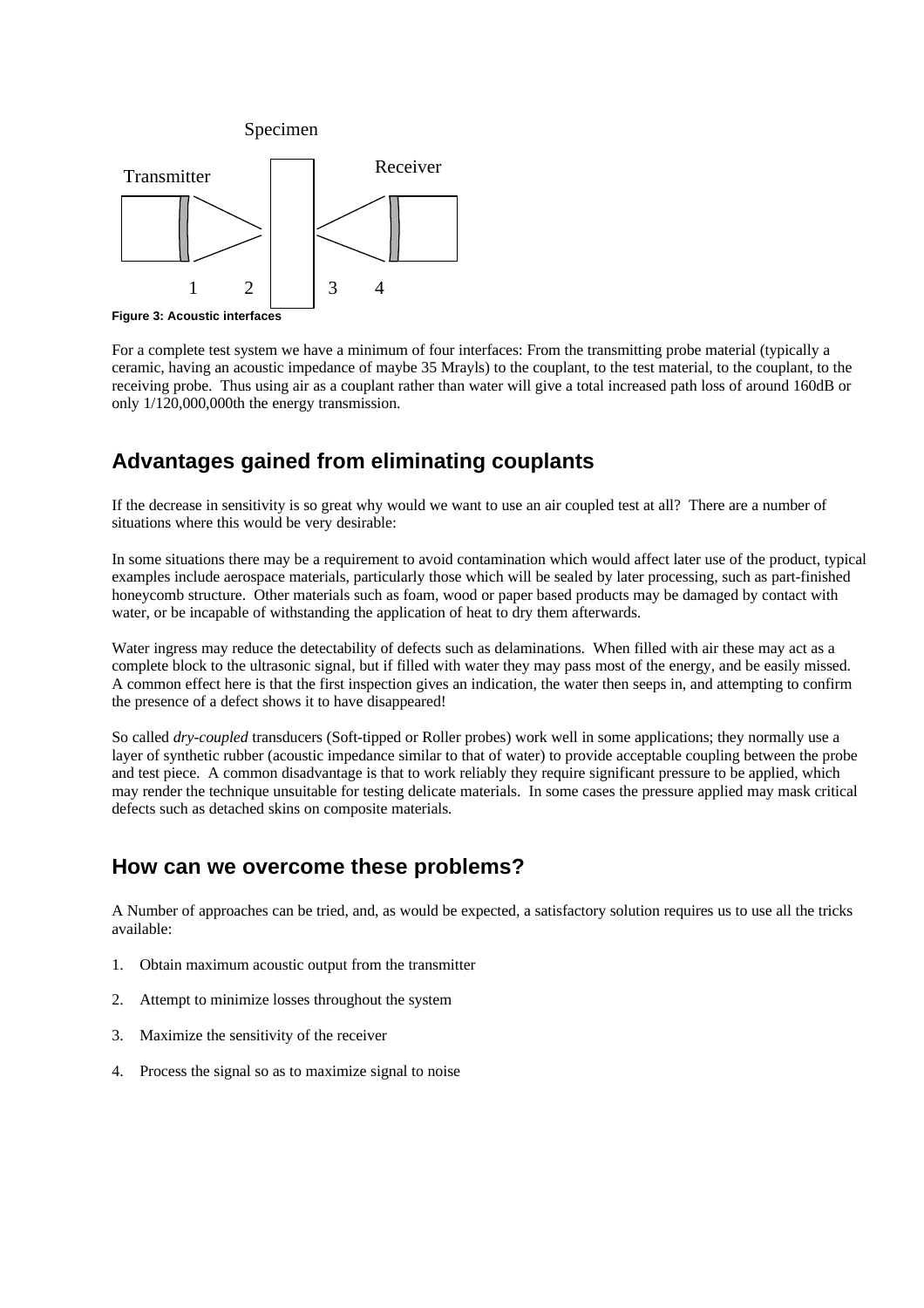#### *Transducer design*

Transmitter Output is maximized by using a resonant transducer. A specially designed, un-damped ceramic disk is driven by a 500 Volt 15 cycle tone-burst. Using a resonant system for both transmitter and receiver can give a typical increase in sensitivity of nearly 100 times (40dB) compared to a conventional damped transducer.

The efficiency of transmitting sound from the ceramic to the air can be significantly improved by using an intermediate acoustic matching layer, typically a light polymer material.

As we have seen the transmission from a typical ceramic to air is around 0.7%

By using an intermediate layer having an impedance around 1 Mrayl the overall transmission at each interface is greatly improved, so even allowing for the two interfaces the overall transmission efficiency is approximately doubled i.e. an improvement of some 12 dB in total.

A basic transducer design is shown in figure 4. The transducer itself is constructed within a stainless steel casing similar to a conventional Ultrasonic probe (Figure 5).



**Figure 4 : Air-coupled probe design features Figure 5: QMI AS400C Air-coupled probe**

A further improvement in efficiency can be obtained by using an acoustic lens to focus the sound energy. By concentrating the sound beam to a focal spot a millimeter or so across we can obtain improvements in both sensitivity and resolution.

A number of design methods can be used to achieve focusing. A curved ceramic plate can be used (Figure 6) or external focusing 'optics' can be added. (Figure 7). An alternative approach is to manufacture a composite probe (Figure 8); Composite probes, effectively consisting of an array of very small probes, are useful for many applications, but in this case their low mechanical 'Q' limits resonance and appears to outweigh their other advantages.



The most successful uses a flat resonant disk, and combines the impedance matching layer with a plastic lens as shown in Figure 9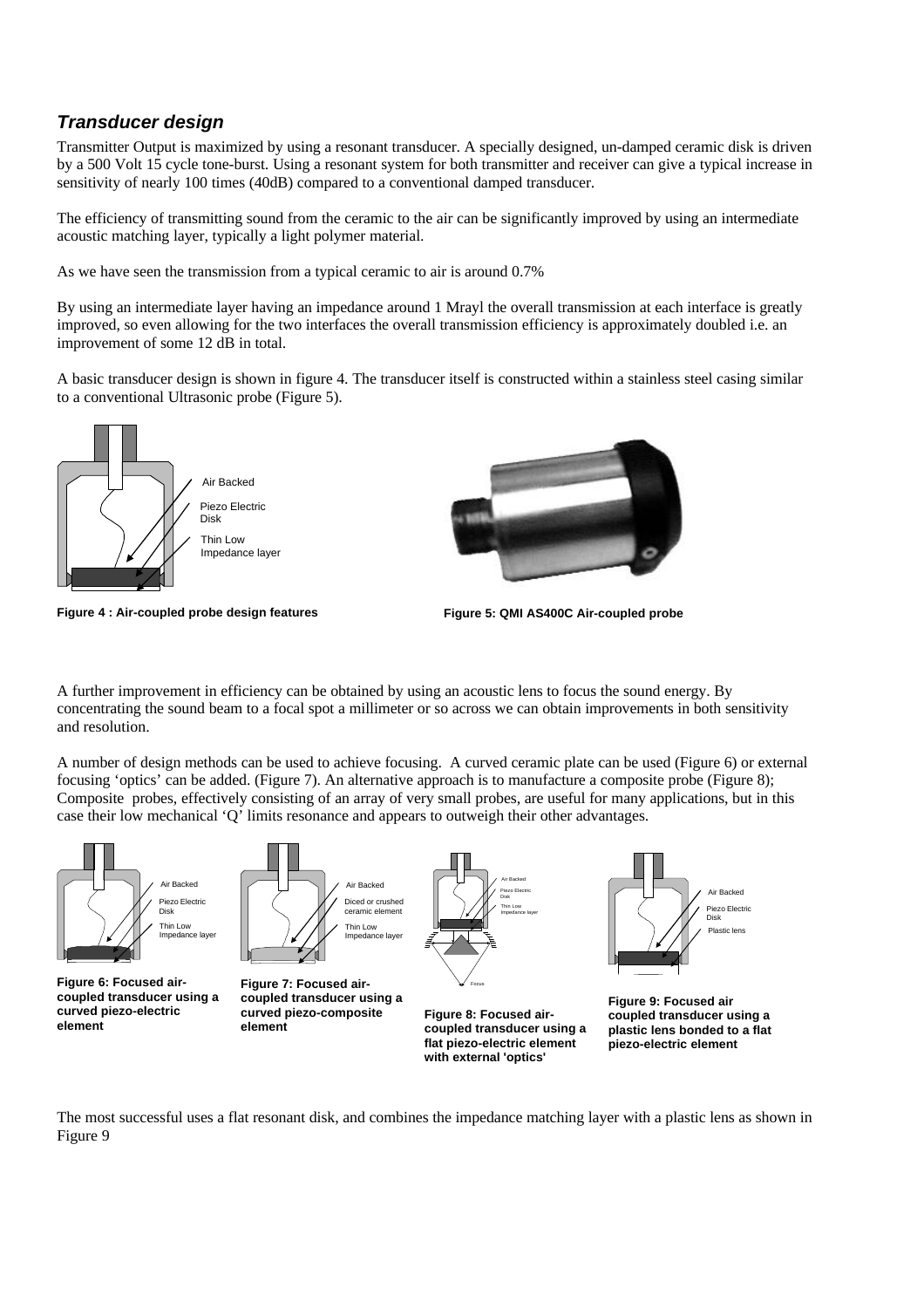#### *Instrument design*



**Figure 10: Simlified Block diagram of AIRSCAN system**

To match the resonant transducer we require a high power tone-burst generator. It is necessary to be able to adjust the frequency so as to match the resonant frequency of the probe. Typically an adjustment range of +/- 10% from the nominal value is required.

At the receiver end a number of techniques are helpful: A low noise preamplifier, mounted directly on the receive transducer, improves signal to noise ratio towards the theoretical maximum. By using a narrow band amplifier, tuned to match the transmitter tone burst, noise can be further reduced.

Signal processing techniques, for example averaging, can give a worthwhile improvement in signal to noise ratio, but must be used with care since they reduce the effective sampling rate. Since the transmitting pulse rate is already limited by the air path time (echoes must have time to die away before the next pulse) little further reduction can be tolerated if a reasonable scanning rate is to be achieved. These techniques are therefore not suitable in most production applications.

A practical instrument employing this technology is the QMI Sonda 007C shown in figure 11, this employs fully digital circuitry and is well suited to automated operation. The display of the instrument is designed to be similar to a conventional ultrasonic instrument's 'A-Scan' presentation. The only controls unfamiliar to an ultrasonic technician will be the tone burst generator configuration and tuning adjustments.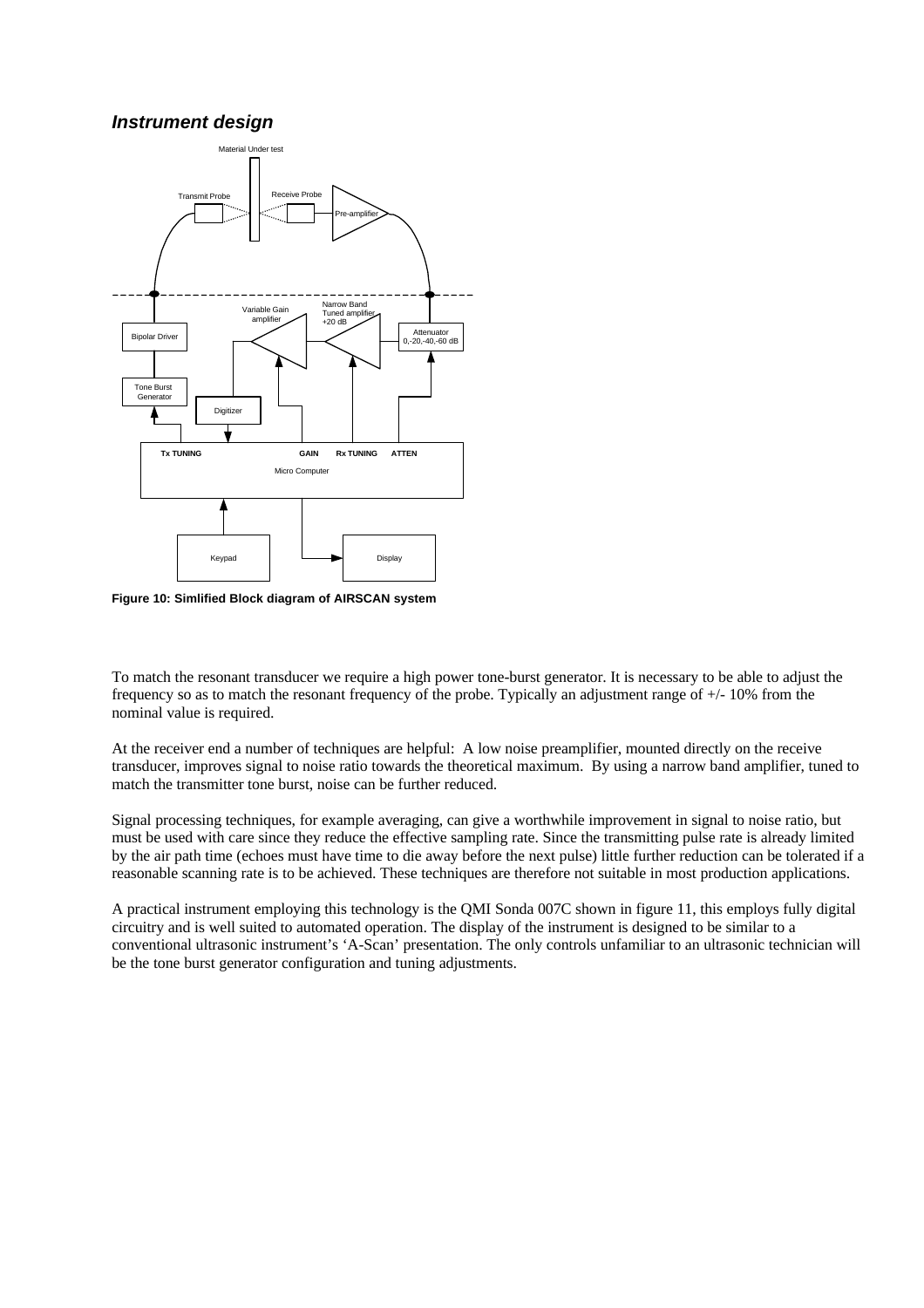

**Figure 11: QMI SONDA 007C and display**

The last area of sensitivity enhancement comes in the interpretation side. This type of test is best done using a 'C-scan' presentation, where a two dimensional 'map' of the surface is created. By viewing the results in this way it becomes possible to visually identify patterns and understand what results should be expected. This in turn means that the Airscan should be used with a suitable motorized scanning assembly such as that shown in Figure 12.



**Figure 12: QMI LS12 Aerospace panel Scanner**

## **Typical applications of air-coupled ultrasonics**

As already noted, the main advantage of the air coupled inspection method lies where the material to be inspected, or its subsequent processing, is incompatible with water.

A typical example of this is in composite materials where subsequent bonding is intended, or where the presence of water would interfere with the intended use. In these cases conventional ultrasonic methods could be used, but would require subsequent drying out processes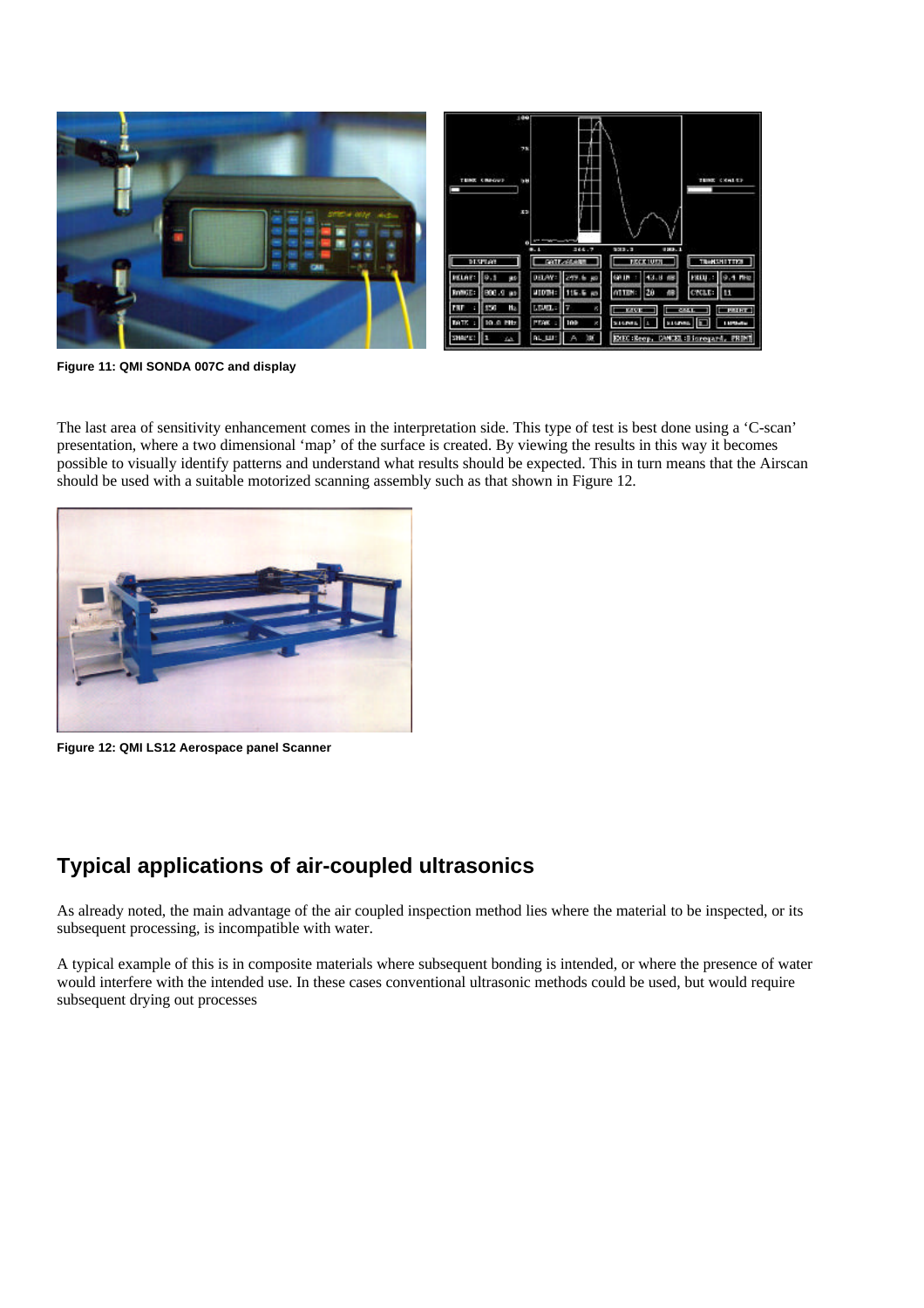

**Figure 13 : Three applications where Airscan solves process incompatibility problems.**

Figure 13 shows three typical applications:

The first is a carbon phenolic laminate intended for an aerospace application. There is a process advantage here, but the main advantage of using Airscan comes in the fact that delaminations can easily become filled with water by capillary action, this would render them less likely to be detected. This particular panel shows a number of delaminated regions.

The second application is an aircraft carbon brake disc. Again a delaminated region is clearly visible. To assist in locating defects within this part, which is obviously symmetrical an acoustic marker has been attached (typically a piece of 'sticky' foam tape).

The last is a more exotic application, a support panel for a satellite solar array. This is made from an aluminium cored honeycomb material. The structure detail can be clearly seen. The region shown contains a 50mm square strengthener plate at an attachment point. Damage to the honeycomb core adjacent to the plate is clearly visible.



**Figure 14 : Scanning arrangement and results from inspection of a satellite printed circuit board.**

A different satellite application is shown in Figure 14. Circuit boards for communication satellites cannot, as with terrestrial applications, rely on air to conduct heat away. Therefore they are constructed with a thermally conductive material bonded to the underside of the printed circuit assembly. Any defects in this bonding will compromise the heat conduction efficiency and thus the reliability of the assembly. Airscan can be used to verify these parts, whereas a watercoupled test would be completely unacceptable. Note the large white spots in the centre of the result. These are caused by sound diffraction through mounting holes in the board.